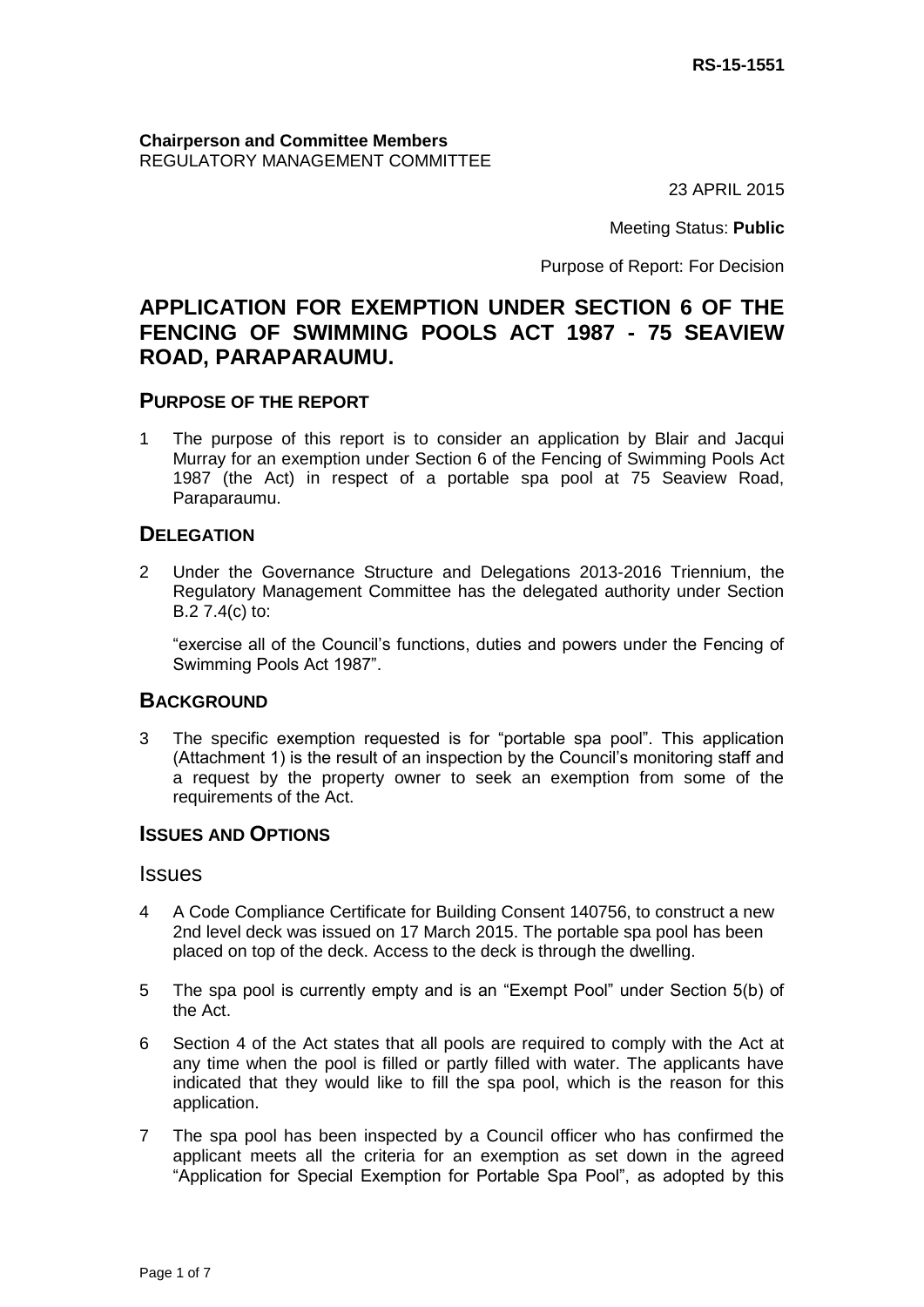Committee on 27 April 2006, with the exception of the warning sticker which Council will supply and the requirement for the applicant to move the spa pool more than 760mm from any climbable objects. The application also meets the requirements of proposed "New Zealand Standard 8500:2006 Safety Barriers and Fences Around Swimming Pools, Spas and Hot Tubs". The applicant has also signed the "Statement of Undertaking". The property meets restricted access requirements.

8 It is the opinion of the reporting officer that this application could be approved subject to the conditions listed in the "Recommendations" being met because the applicant's proposal would not significantly increase danger to young children. The application is similar to others that the Council has previously considered and granted, subject to similar conditions.

#### **CONSIDERATIONS**

#### Legal considerations

- 9 The Council is required to address the matters as set out in the Act and if it were to grant an exemption the Committee must be satisfied, having regard to the particular characteristics of the property, the pool and any other relevant circumstances, that such an exemption would not significantly increase the danger to young children.
- 10 If the Council was to grant an exemption under section 6(1) of the Act, then it may impose such other conditions relating to the property or the pool as are reasonable in the circumstances.
- 11 Any exemption granted or condition imposed under this section may be amended or revoked by a territorial authority, by resolution.

#### Financial considerations

12 There are no financial considerations.

#### Tāngata whenua considerations

13 There are no tāngata whenua considerations.

#### **SIGNIFICANCE AND ENGAGEMENT**

#### Degree of significance

14 This matter is not significant under Council policy.

#### Engagement planning

15 An engagement plan is not needed to implement this decision.

## **RECOMMENDATIONS**

16 That the Regulatory Management Committee approve the application for exemption under Section 6 of the Fencing of Swimming Pools Act 1987 and not require a fence to be placed around a portable pool at 75 Seaview Road, Paraparaumu, subject to the following conditions being complied with: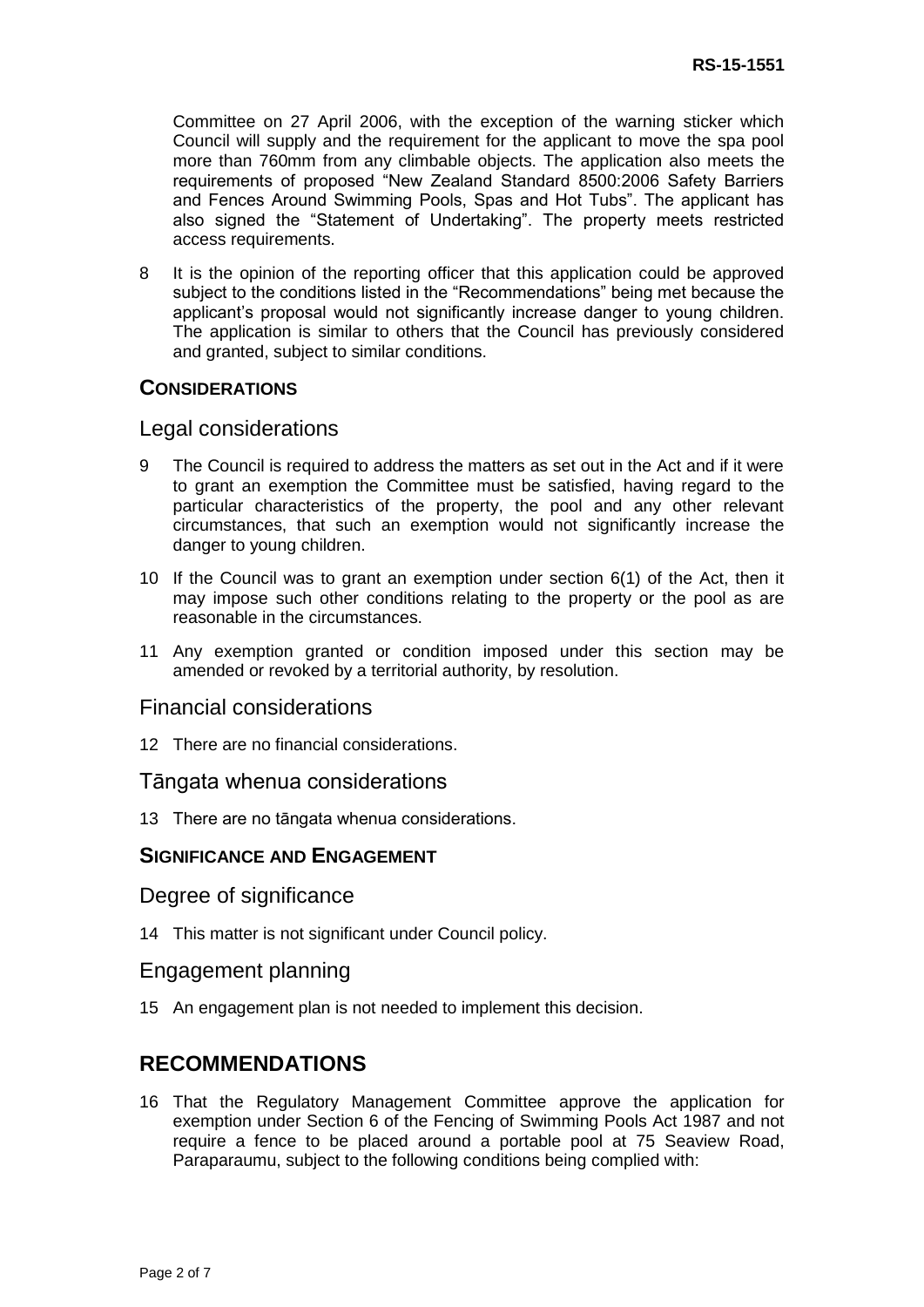- The pool has a height of 760mm or greater above ground or deck level and no objects are positioned so as to allow a young child to climb onto the cover; and
- The property has suitable barriers in place to prevent a child up to the age of six years gaining access from outside the property, and the lockable spa cover meets the set criteria as stated below:
	- o the cover is lockable and able to be kept locked when the pool is not being used or supervised;
	- o the locks cannot be opened or released by a child up to the age of six years;
	- o the cover cannot be lifted more than 100mm above the top of the spa, when locked in place;
	- o the cover must be made of material that can withstand the weight of at least 60 kgs to ensure that it would withstand the weight of a child up to six years;
	- o the cover must be constructed of a suitable material and not allow water to pond on top of it;
	- o the cover and locks must be maintained in a good state of repair; and
	- o suitable warning stickers/signs be placed on the cover to advise that it must be locked in place when the pool is not being used or supervised.

| <b>Report</b> | Approved for submission | <b>Approved for submission</b> |
|---------------|-------------------------|--------------------------------|
| prepared by   |                         |                                |

|         | Peter Ropata |
|---------|--------------|
|         | Compliance   |
| Officer |              |

Sharon Foss **Acting Group Manager Regulatory Services**

Sean Mallon **Group Manager Infrastructure Services**

## **ATTACHMENTS**

- **1. The application**
- **2. Empty spa pool letter**
- **3. Photo**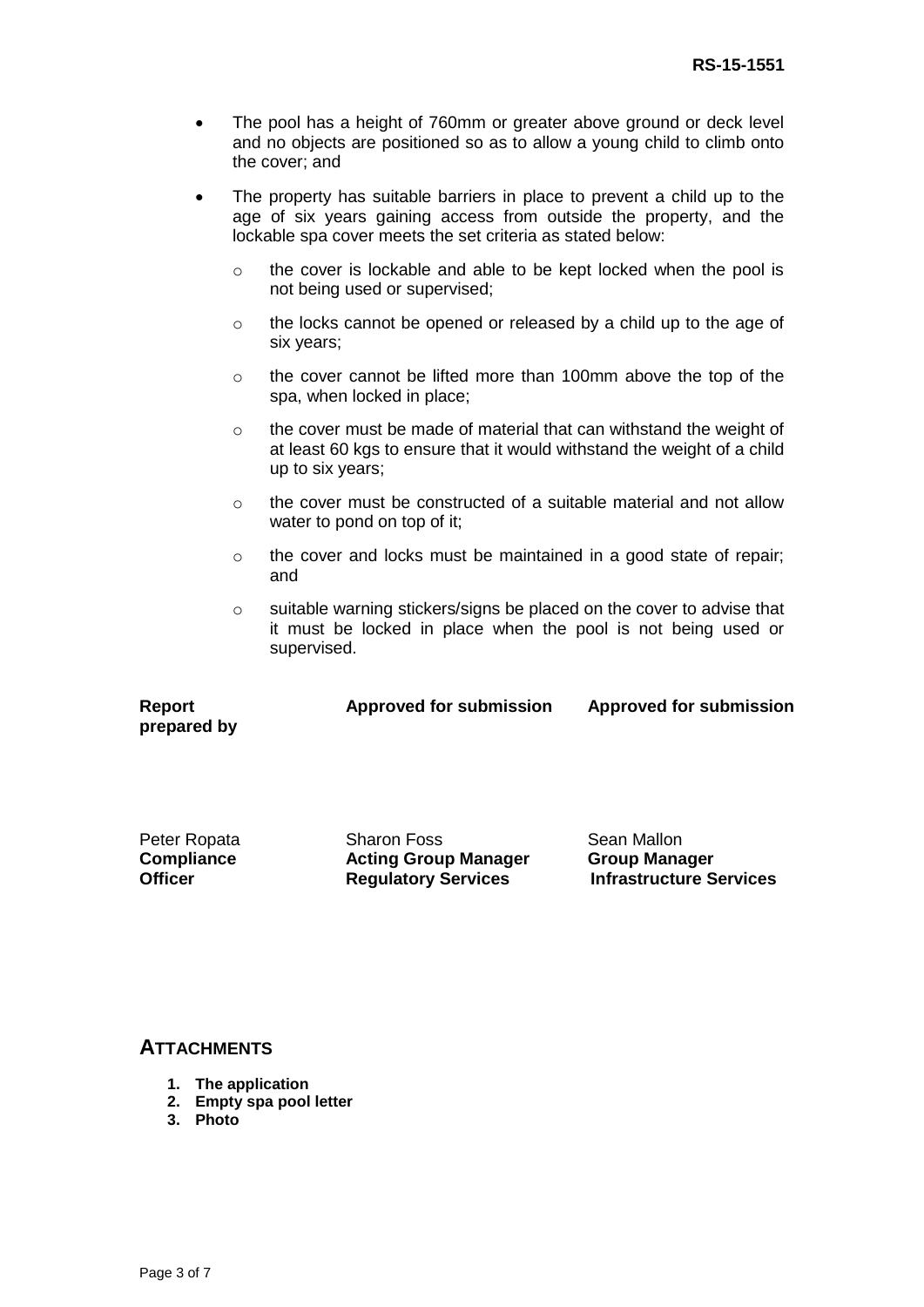# **Attachment 1:**

|                                                                                                                                                                                                                      | After hours:                                                                                                                                                                                                                                                                                                                                                                                                                                                    |  |  |
|----------------------------------------------------------------------------------------------------------------------------------------------------------------------------------------------------------------------|-----------------------------------------------------------------------------------------------------------------------------------------------------------------------------------------------------------------------------------------------------------------------------------------------------------------------------------------------------------------------------------------------------------------------------------------------------------------|--|--|
|                                                                                                                                                                                                                      | Fax:                                                                                                                                                                                                                                                                                                                                                                                                                                                            |  |  |
|                                                                                                                                                                                                                      |                                                                                                                                                                                                                                                                                                                                                                                                                                                                 |  |  |
|                                                                                                                                                                                                                      |                                                                                                                                                                                                                                                                                                                                                                                                                                                                 |  |  |
|                                                                                                                                                                                                                      |                                                                                                                                                                                                                                                                                                                                                                                                                                                                 |  |  |
| 16/02/2015<br>Date:                                                                                                                                                                                                  |                                                                                                                                                                                                                                                                                                                                                                                                                                                                 |  |  |
| Name:                                                                                                                                                                                                                |                                                                                                                                                                                                                                                                                                                                                                                                                                                                 |  |  |
|                                                                                                                                                                                                                      |                                                                                                                                                                                                                                                                                                                                                                                                                                                                 |  |  |
|                                                                                                                                                                                                                      | process your application. Under this Act, this information has to be made available to members of the public including business organisations. The<br>information contained in this application may be available to other departments of Council. You have the right to access the personnel information<br>held about you by the Council which can be readily retrieved. You can also request that the Council correct any personal information it holds about |  |  |
| Application fee (available on Council website: /www.kapiticoast.govt.nz/Your-Council/A---Z-Council-Services-and-Facilities/Fees-and-<br>A site plan showing the subject of this application (if considered necessary |                                                                                                                                                                                                                                                                                                                                                                                                                                                                 |  |  |
|                                                                                                                                                                                                                      |                                                                                                                                                                                                                                                                                                                                                                                                                                                                 |  |  |
|                                                                                                                                                                                                                      | APPLICATION FOR SPECIAL EXEMPTION<br>Under Section 6 of the Fencing of Swimming Pools Act 1987<br>rapar <u>ayu</u> n<br>Mobile: 027 5555 751<br>Karactise.ne<br>This application for exemption relates to a portable spa pool (see overleaf)<br><b>P</b> Yes<br>$\Box$ No<br>All the relevant information on this form is required to be provided under the Fencing of Swimming Pools Act for Kapiti Coast District Council to                                  |  |  |

Applicants Notified: Pool Register updated:

 $\sigma_{\rm c} = 1/2\sigma$ 

VODO extended technological condition condition for Bookship Oct Book and account next

Receipt number: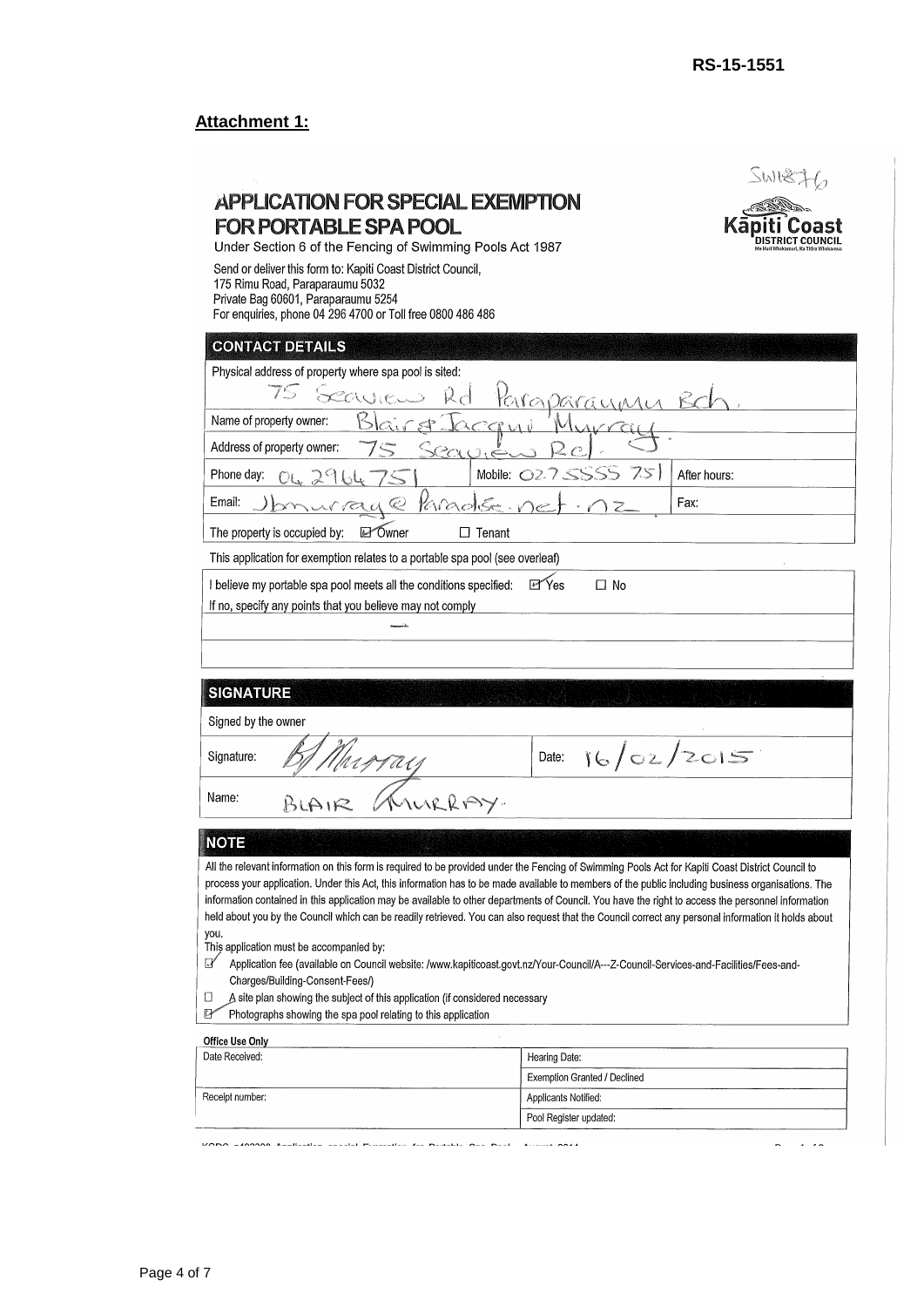Special Exemption for Spa Pool under Section 6 of the Fencing of Swimming Pools Act, 1987 can be considered for portable spa pools, where:

- The pool has a height of 760mm or greater above ground or deck level and no objects are positioned so as to allow a young  $\bullet$ child to climb onto the cover.
- The property has suitable barriers in place to prevent a child up to the age of six years gaining access from outside the  $\bullet$ property, and the lockable spa cover meets the set criteria as stated below:
	- The cover is lockable and able to be kept locked when the pool is not being used or supervised.  $\bullet$
	- The locks cannot be opened or released by a child up to the age of six years.  $\bullet$
	- The cover cannot be lifted more than 100mm above the top of the spa, when locked in place.  $\bullet$
	- The cover must be made of material that can withstand the weight of at least 60kgs to ensure that it will more than take  $\bullet$ the weight of a child up to six years.
	- The cover must be constructed of suitable material so the water will not pond on top of it.  $\bullet$
	- The cover and locks must be maintained in a good state of repair.  $\bullet$
	- That suitable warning stickers/signs be placed on the cover to advise that it must be locked in place when the pool is not being used or supervised.
	- That the property owner/tenant sign a statement of undertaking, taking full responsibility to ensure the above requirements are adhered to.

#### **Statement of Undertaking**

| I (insert full name) Blass Landon Murrey 4 being the owner/tenant of the property detailed in<br>the above application, do herby give my undertaking accepting full responsibility to ensure that the condition(s) attached to my<br>application for exemption under the Fencing of Swimming Pools Act 1987 will be adhered to at all times that the spa pool is filled. |                    |  |  |  |
|--------------------------------------------------------------------------------------------------------------------------------------------------------------------------------------------------------------------------------------------------------------------------------------------------------------------------------------------------------------------------|--------------------|--|--|--|
| Blair Landon<br>Signed                                                                                                                                                                                                                                                                                                                                                   |                    |  |  |  |
| BI Murray<br>Signature:                                                                                                                                                                                                                                                                                                                                                  | Date: $16/02/2015$ |  |  |  |
| Witnessed by                                                                                                                                                                                                                                                                                                                                                             |                    |  |  |  |
| Name: Jamal Ta Whatu Bavan Rautgo                                                                                                                                                                                                                                                                                                                                        |                    |  |  |  |
| Signature: $\angle$ and $\angle$                                                                                                                                                                                                                                                                                                                                         | Date: $6.02.15$    |  |  |  |
|                                                                                                                                                                                                                                                                                                                                                                          |                    |  |  |  |

KCDC n492208 Application special Exemption for Portable Spa Pool August 2014

Page 2 of 2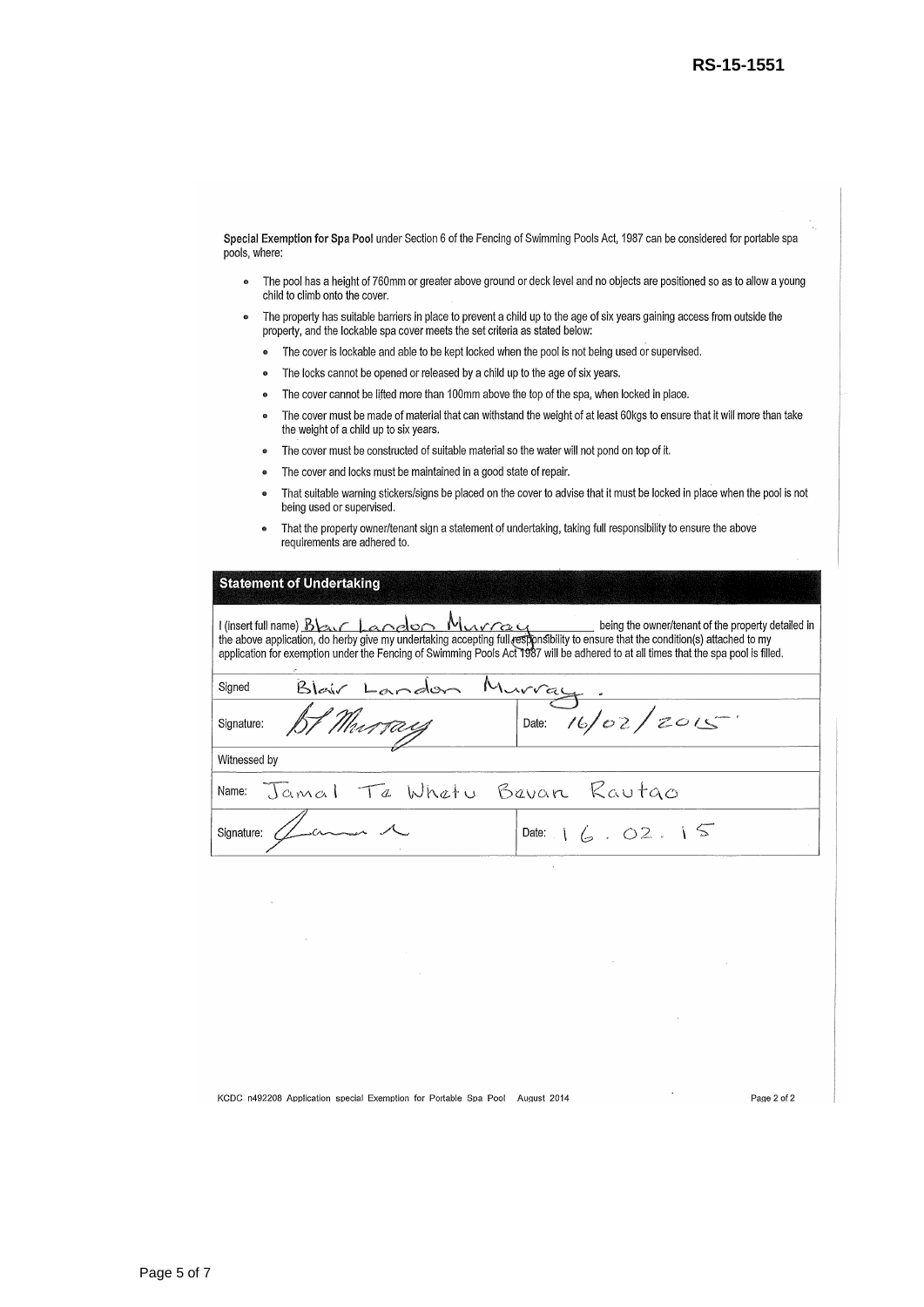#### **Attachment 2:**



19 February 2015

Blair & Jacqui Murray 75 Seaview Road Paraparaumu Beach PARAPARAUMU 5032

Dear Sir / Madam

#### POOL FENCING - 75 SEAVIEW ROAD, PARAPARAUMU

An inspection of the above property on 19 February 2015 for the purposes of determining compliance with the Fencing of Swimming Pools Act 1987 (the Act), revealed the following:

 $\mathbf{1}$ . The maximum depth of water in the spa pool does not exceed 400mm (fully empty at time of inspection).

Therefore the spa pool is considered exempt under section 5(b) of the Act.

Please remember that your pool meets section 5(b) only when it contains less than 400mm of water. If you wish to refill your pool you are required to comply with the provisions of the Act. In this event, you will need to contact Council to arrange for your pool to be re-inspected.

175 Rimu Road, Paraparaumu 5032 | Private Bag 60 601, Paraparaumu 5254 | T: 04 296 4700 F: 04 296 4830 | www.kapiticoast.govt.nz

Yours sincerely

Peter Ropata **COMPLIANCE OFFICER**